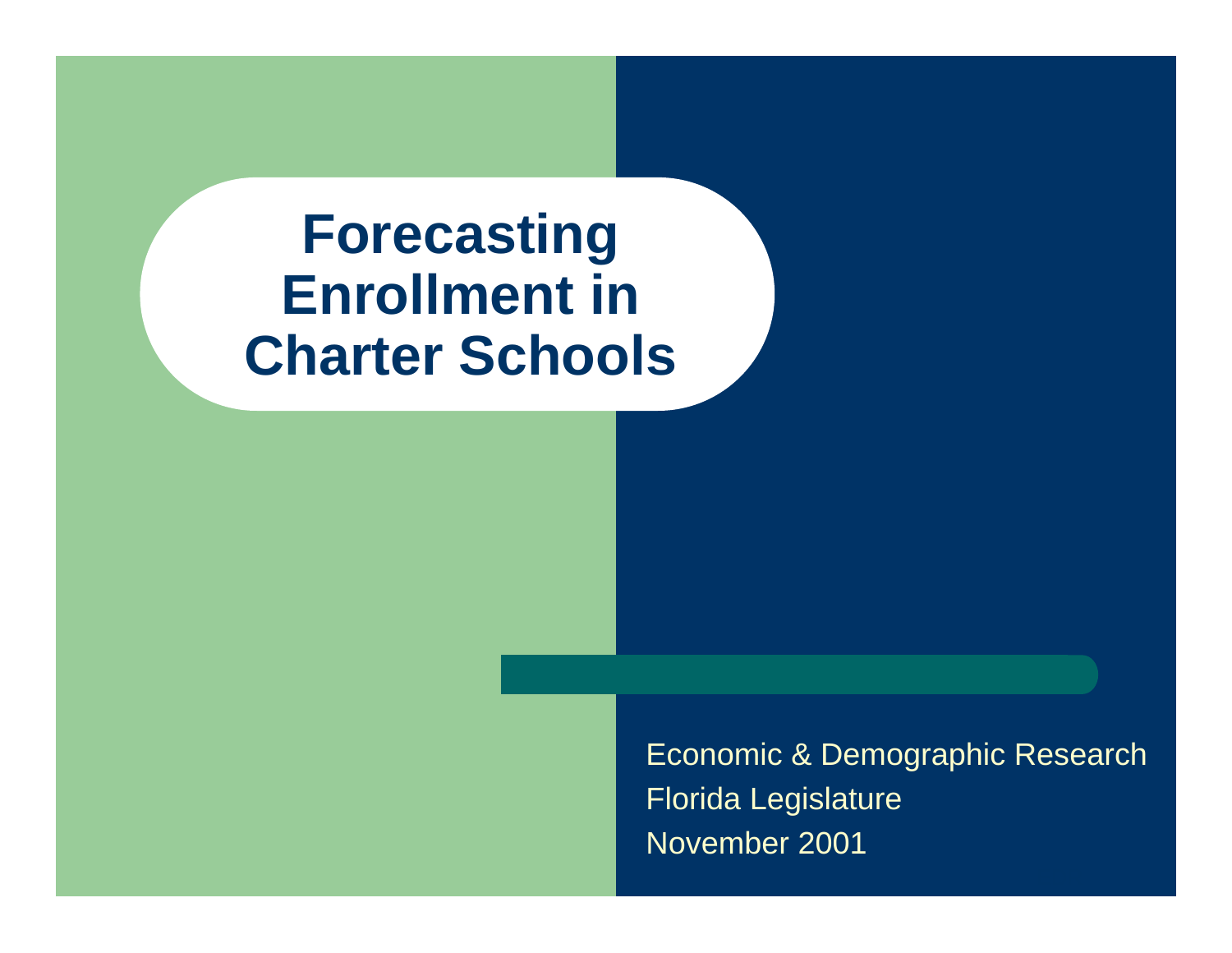# **This Presentation**

Will provide revised guidelines for adjusting the statistical model due to charter schools.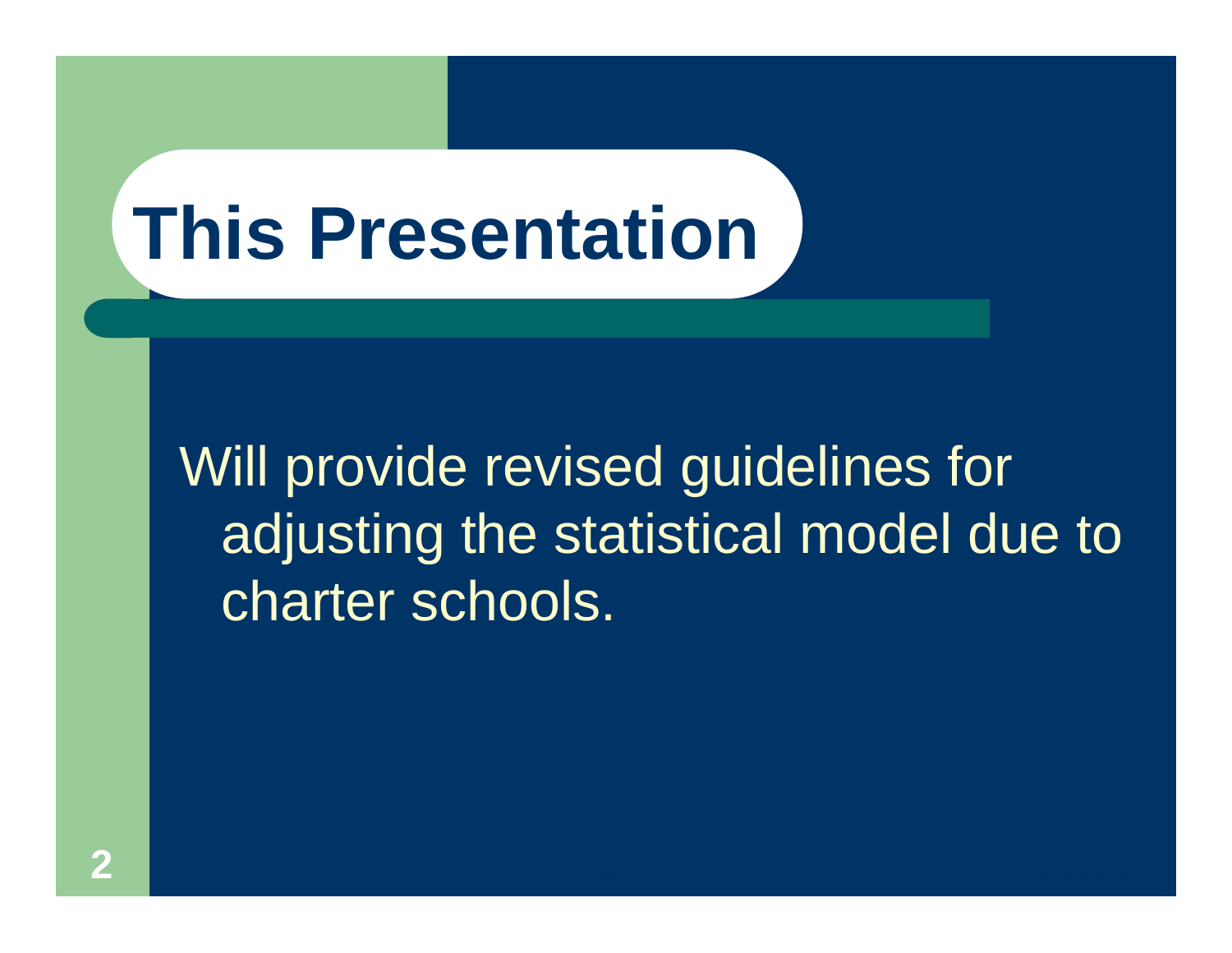## **This Presentation**

## Evaluate the potential effect of the revised guidelines.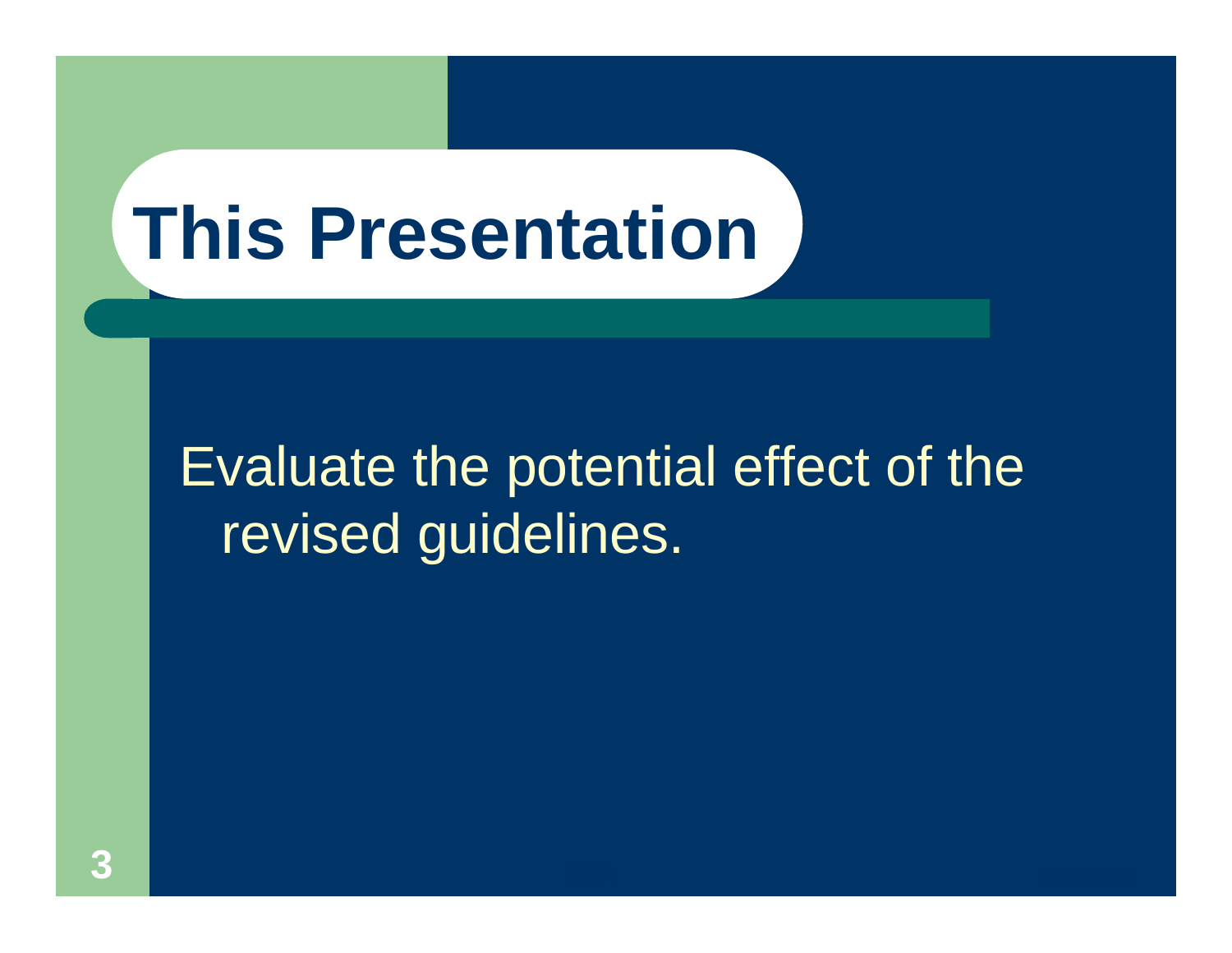### **Guidelines**

The guidelines are used if reliable, specific information about the projected growth pattern of the charter school is not available.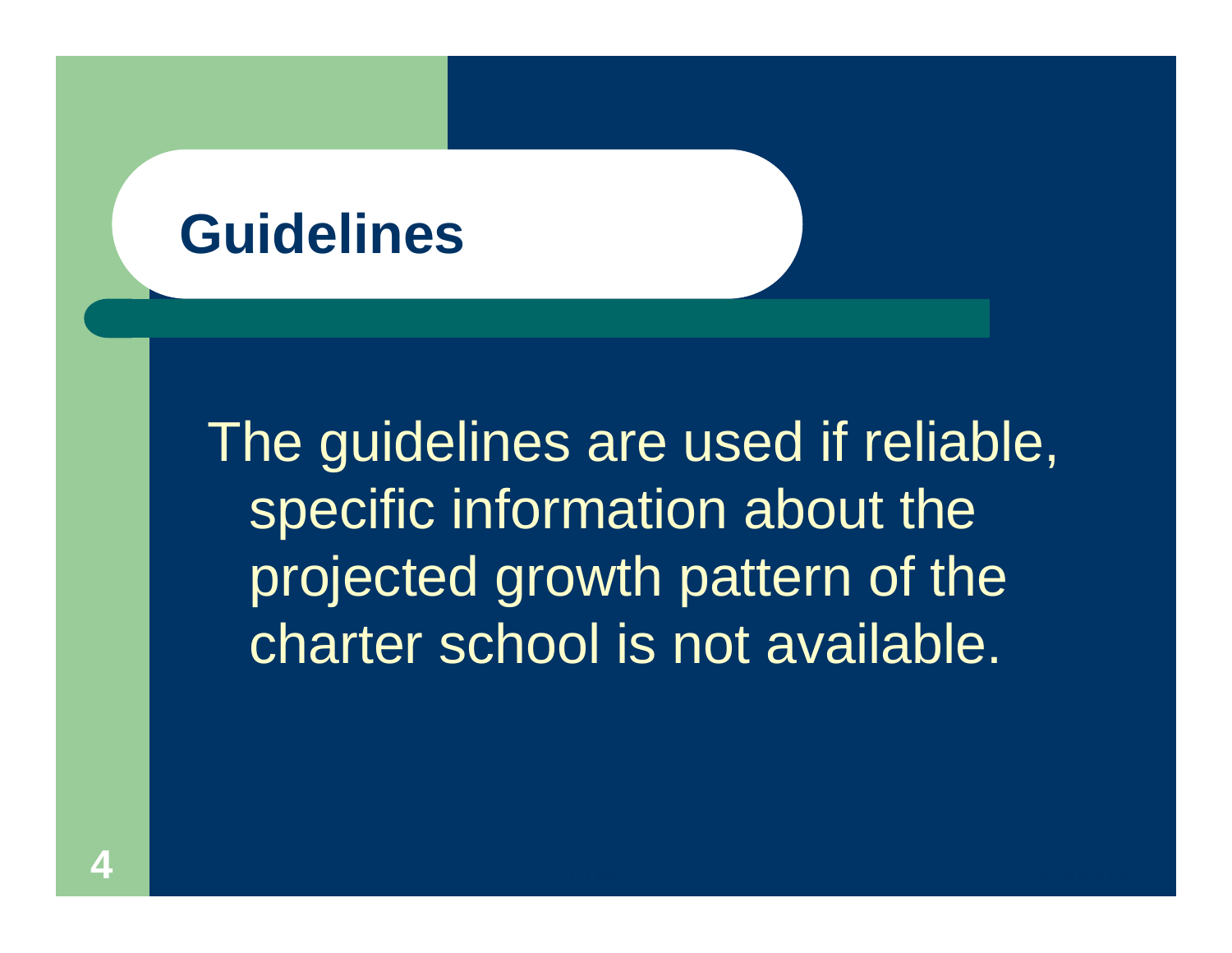## **Previous Guideline**

*Add 10% of the projected school enrollment the first year that a school opens*

**Within System**

9/20/2012 12:00:00 to 10:00 percent and the second control of the second control of the second control of the

**Outside System**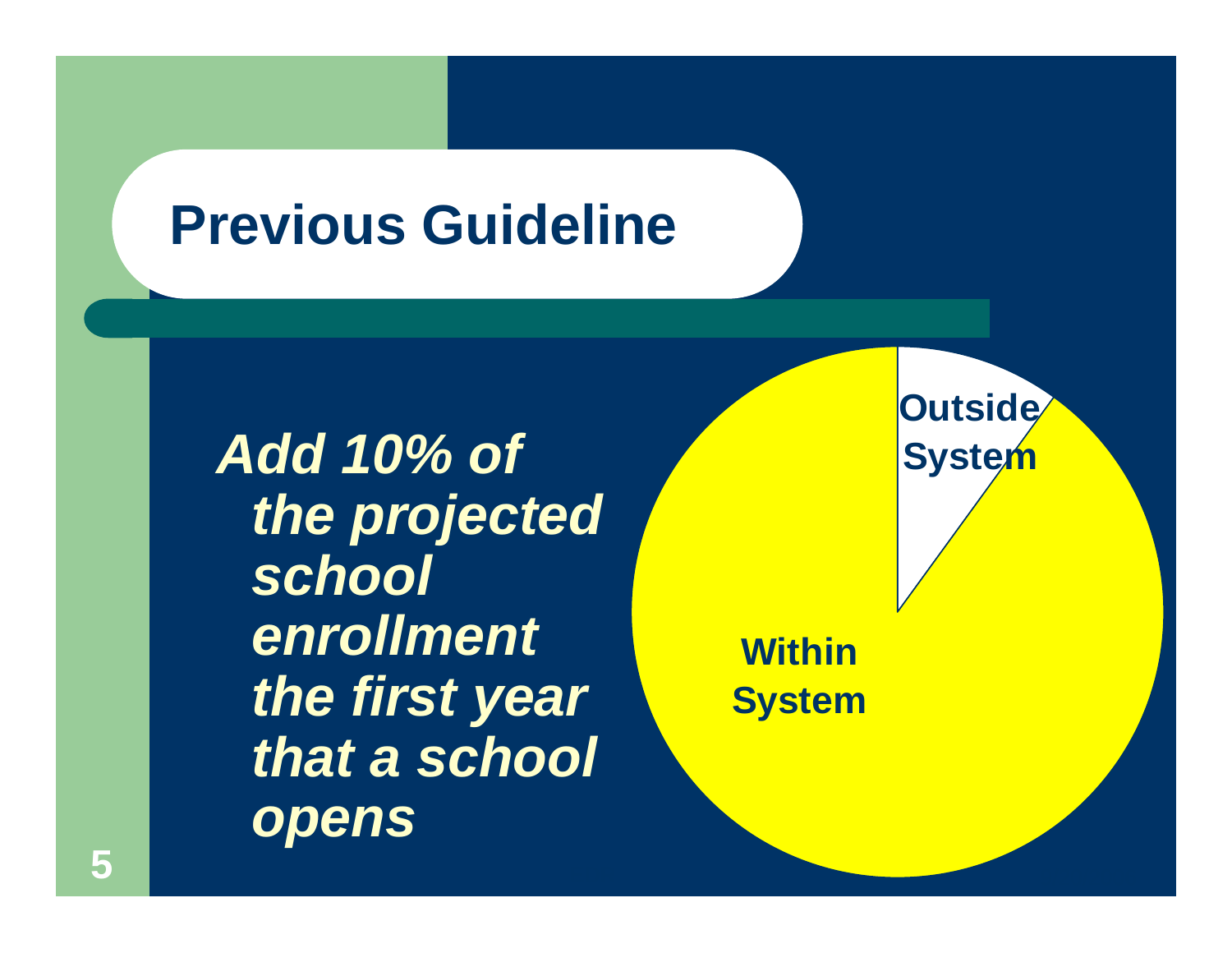### **Revised Guideline**

There are separate guidelines for the each of first three years that a charter school is open.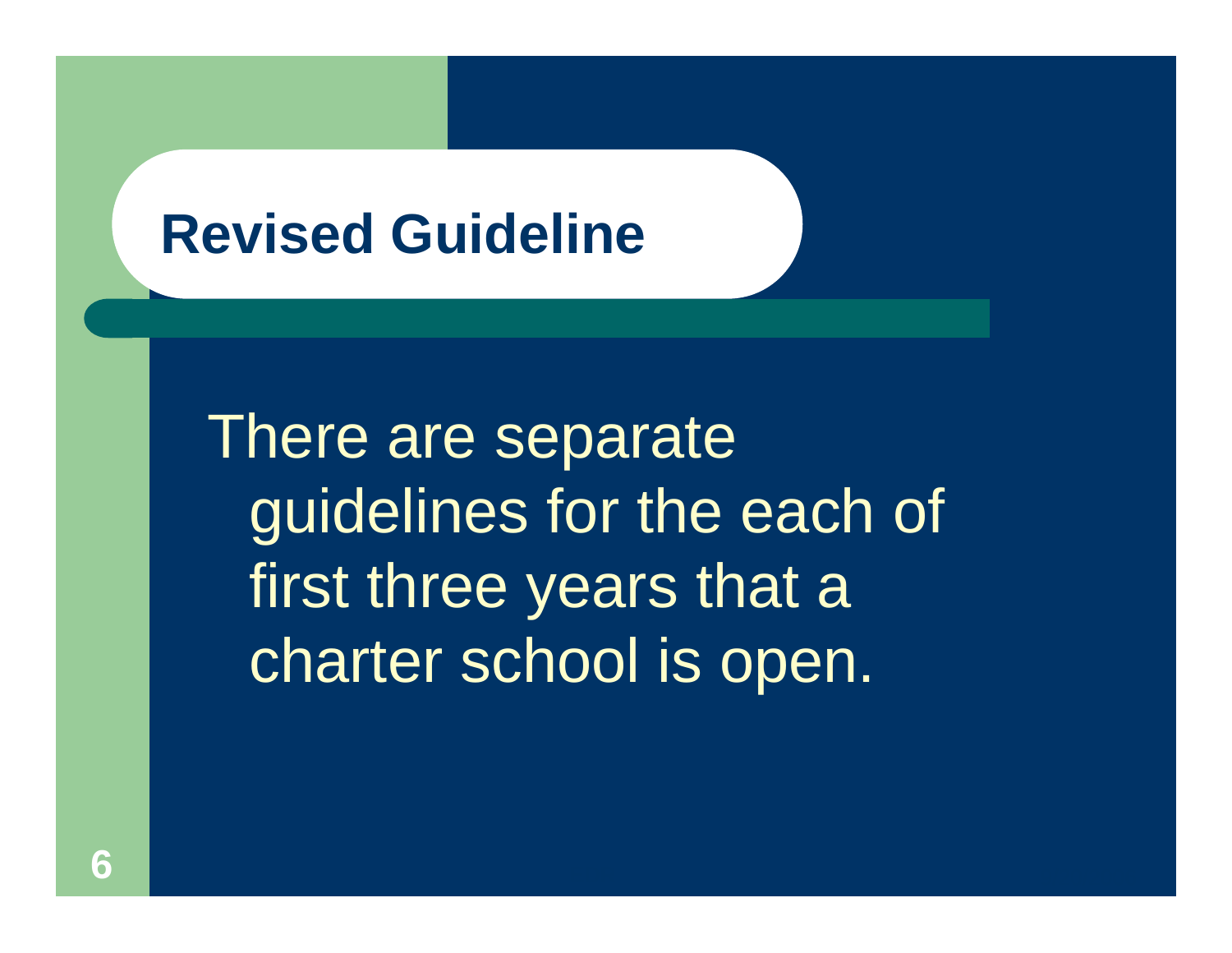## **First Year**

1.Obtain the target enrollment for full capacity of the school or the third year's projected enrollment 2.Multiply the enrollment in Step 1 by .52. 3.This is the projected first year's enrollment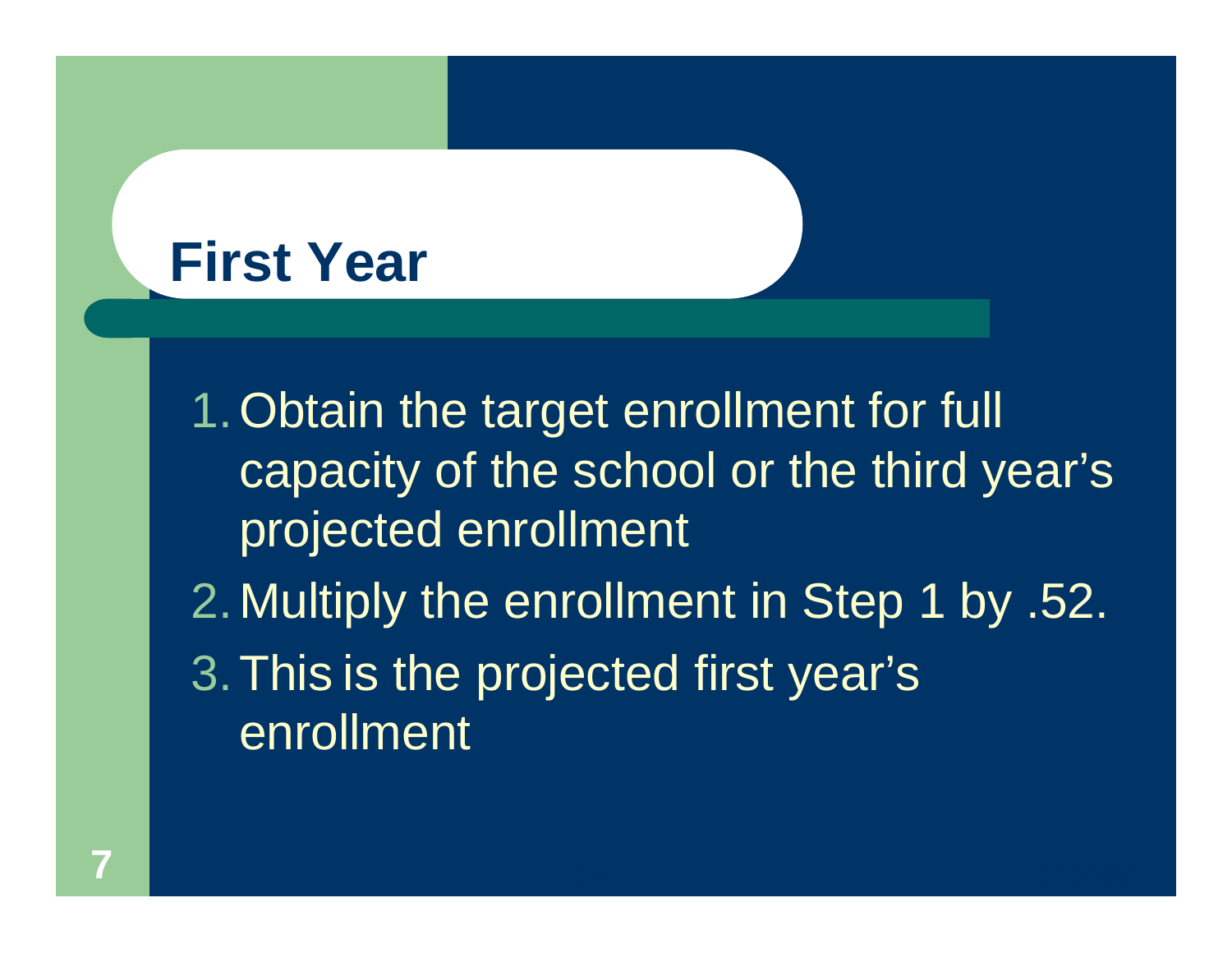## **Second Year**

1.Obtain the first year's enrollment. 2.Multiply the first year's enrollment by 1.57. 3.Obtain the full capacity of school. 4.Use the lesser of step 2 or 3. 5.This is the projected second year's enrollment.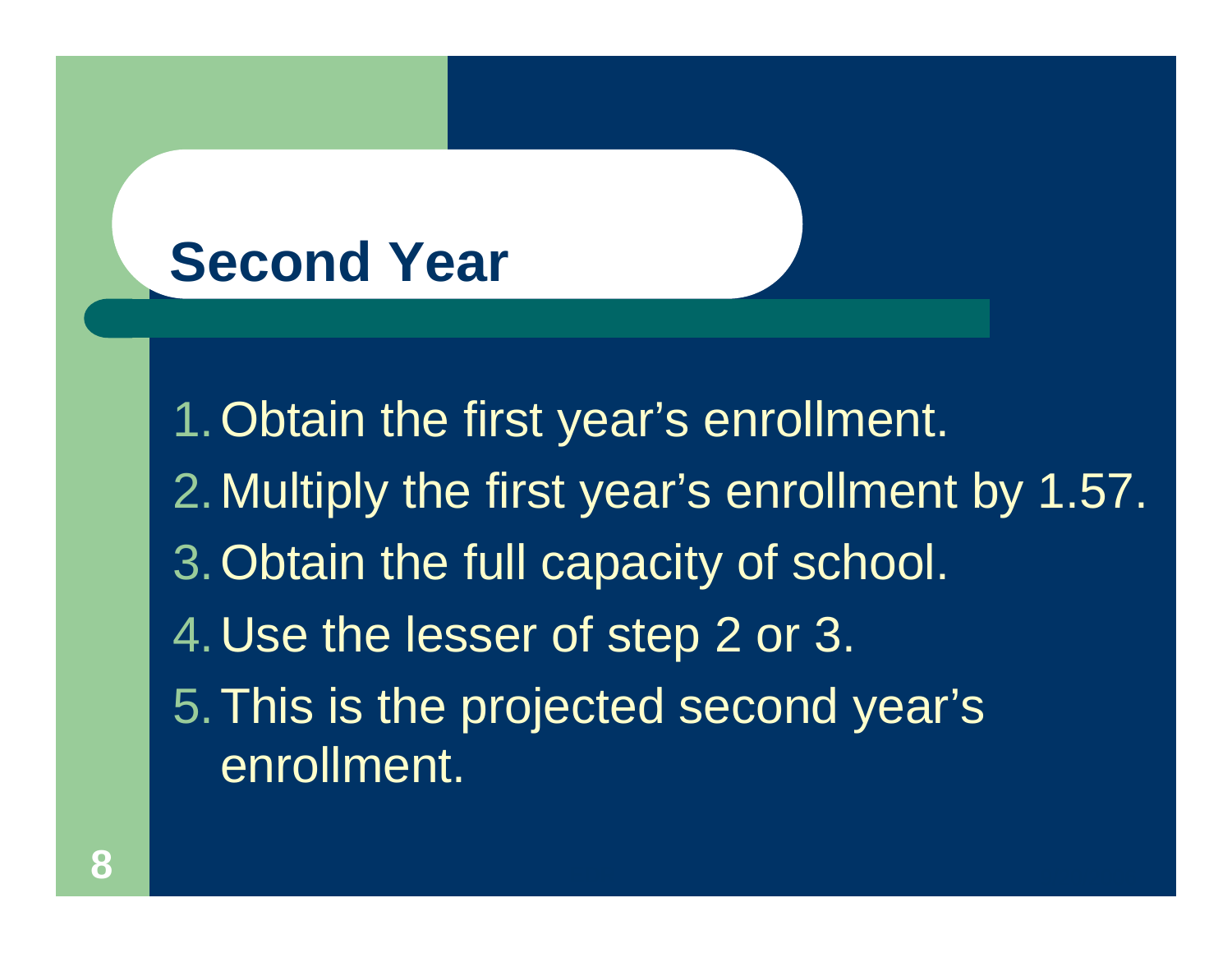## **Third Year**

## 1. Obtain the full capacity of school. 2. This is the projected third year's enrollment.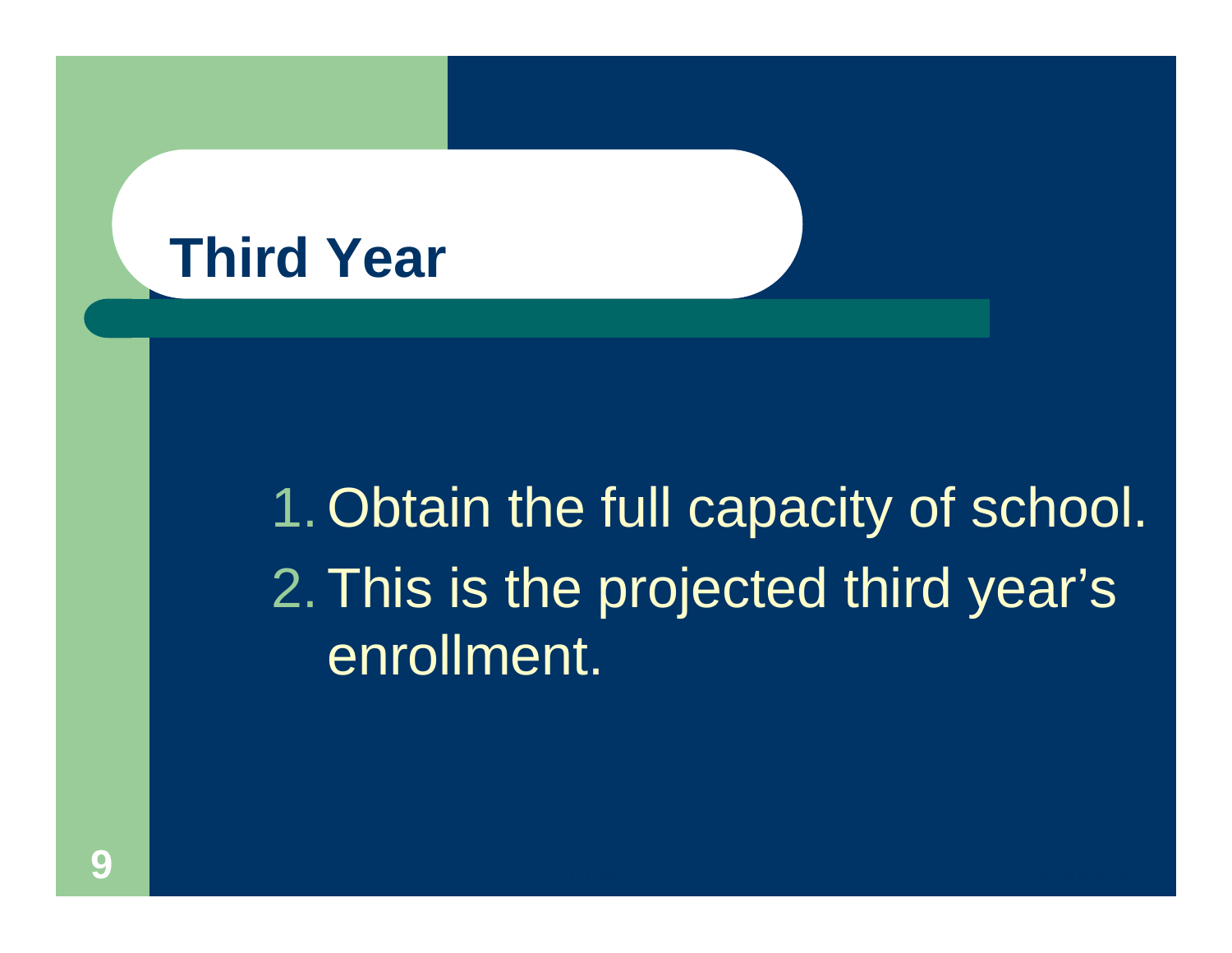## **Level of Detail**

These calculation can be done by individual grades or by grade groups for each charter school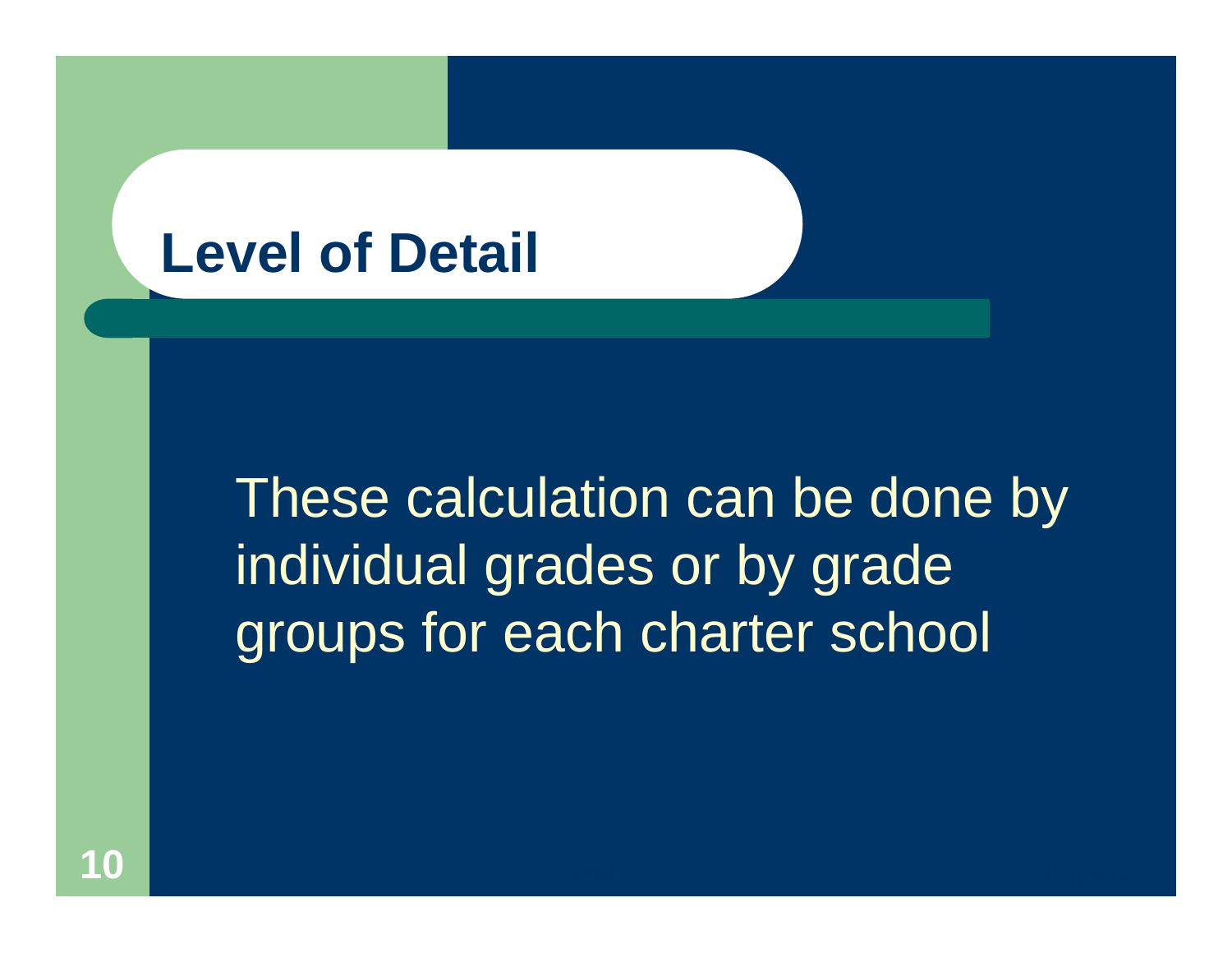## **Amount to Add**

The following slides are based on historical percentages using the best data available for the years 1996-97 through 2000-01.

You may substitute the patterns from the new data elements available for 2001-02.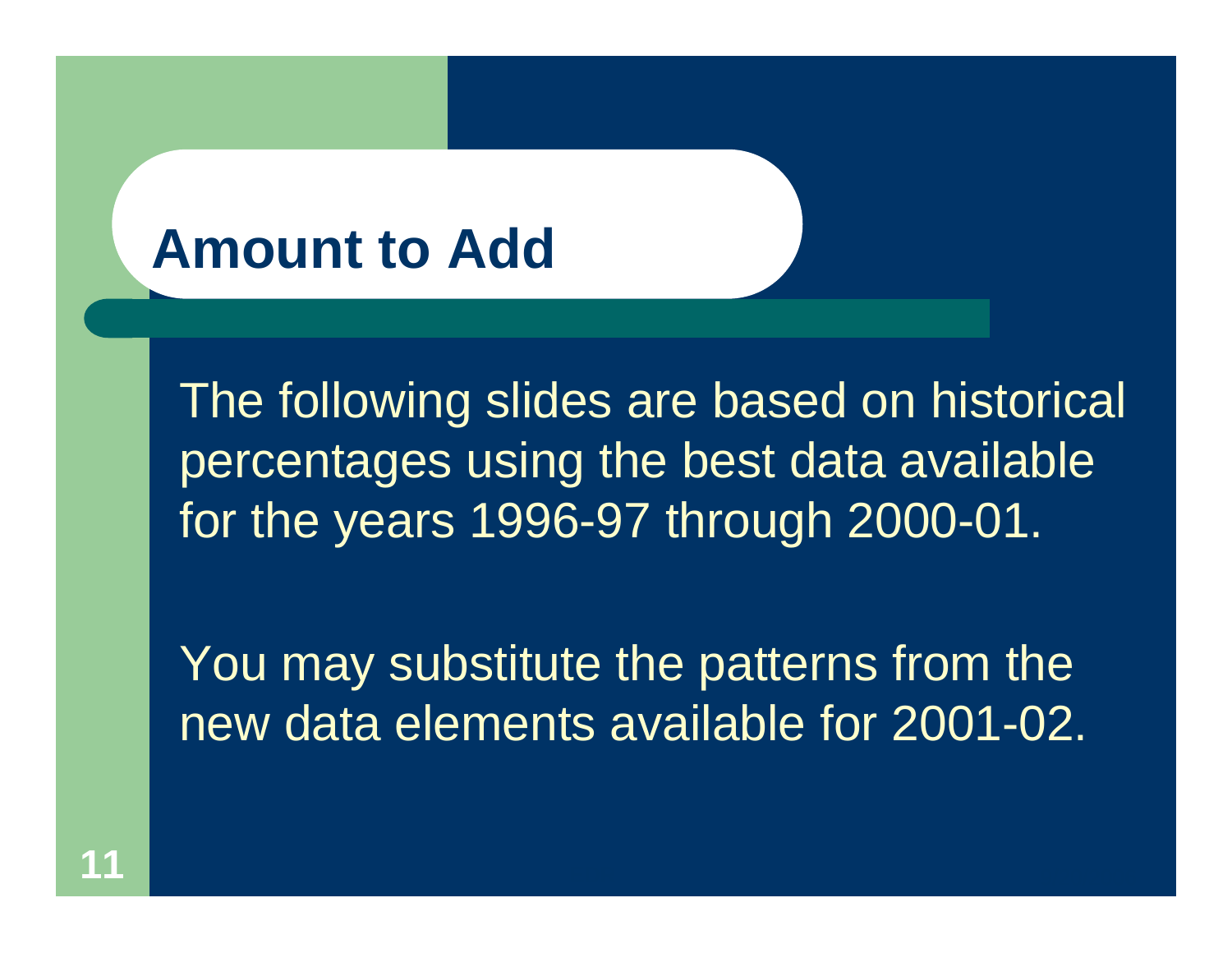## **Compute Growth by Year Opened**

Enrollment for schools opening in 2002-03 + Growth for schools that opened in 2001-02 + Growth for schools that opened in 2000-01

Total Projected 2002-03 Charter School Growth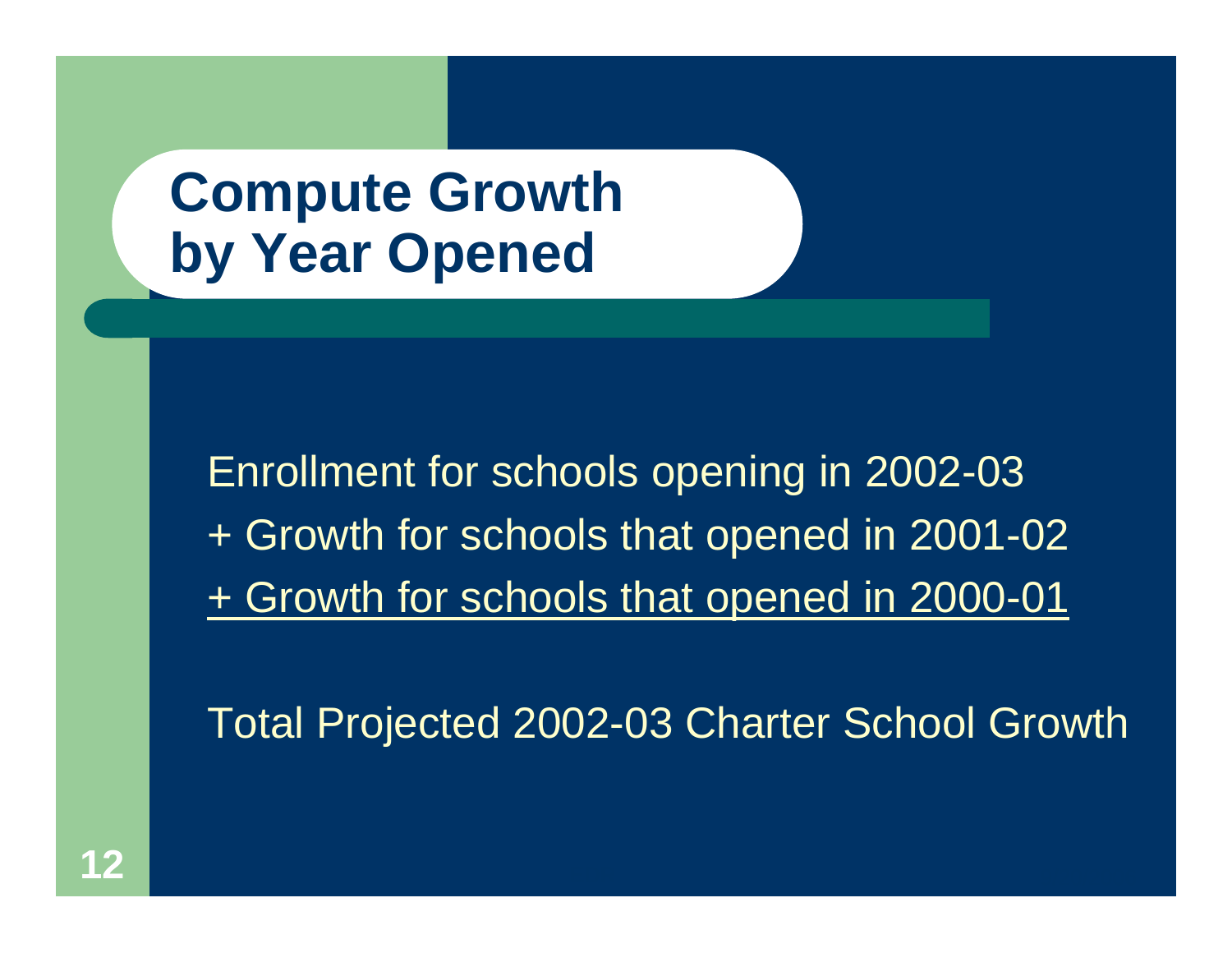### **Amount to Add**

Multiply the charter school growth by the % of students who historically have entered from outside the system.

Use one of the following two slides or the 2001-02 data.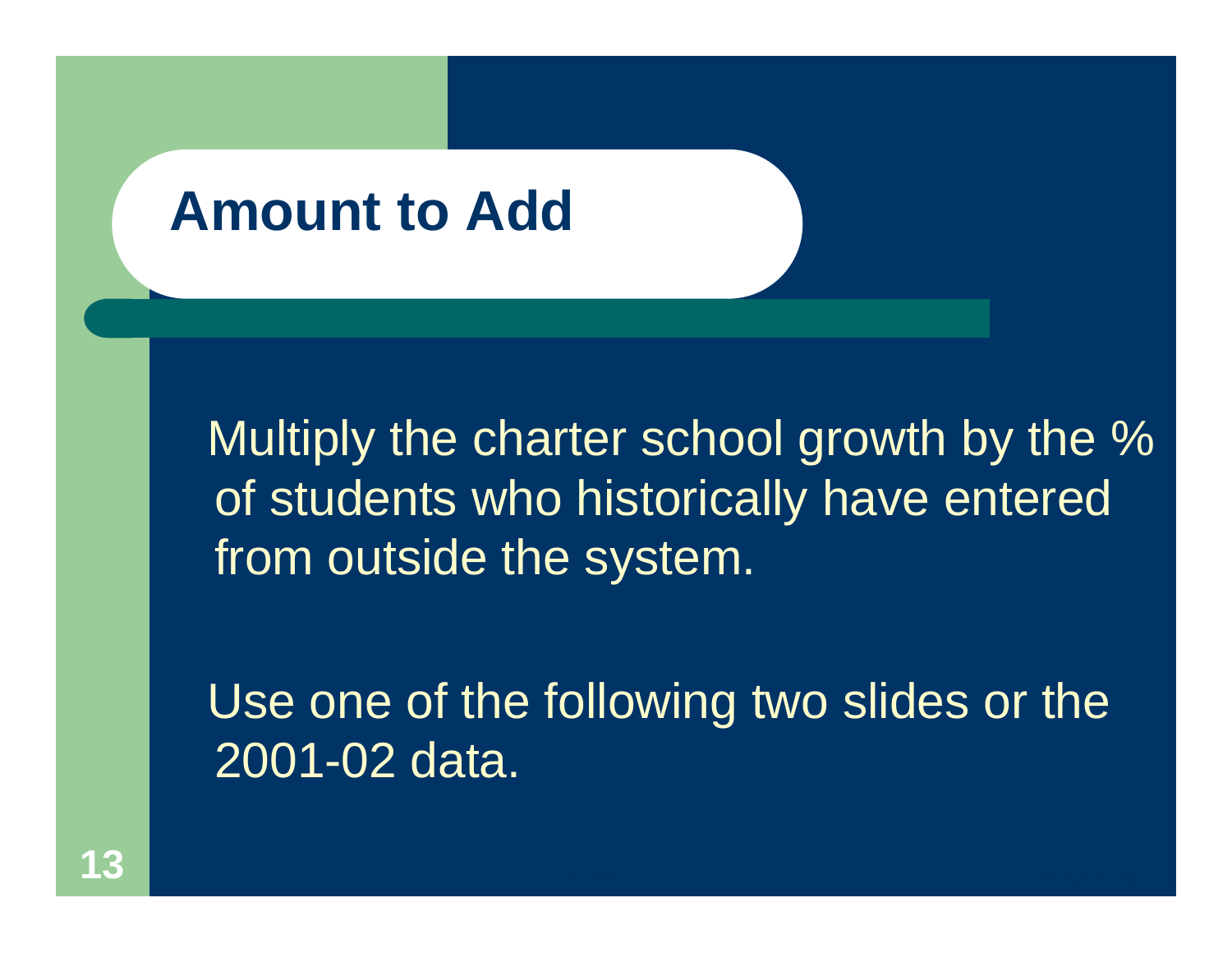#### **Source By Grade Group % From Outside System**



**14**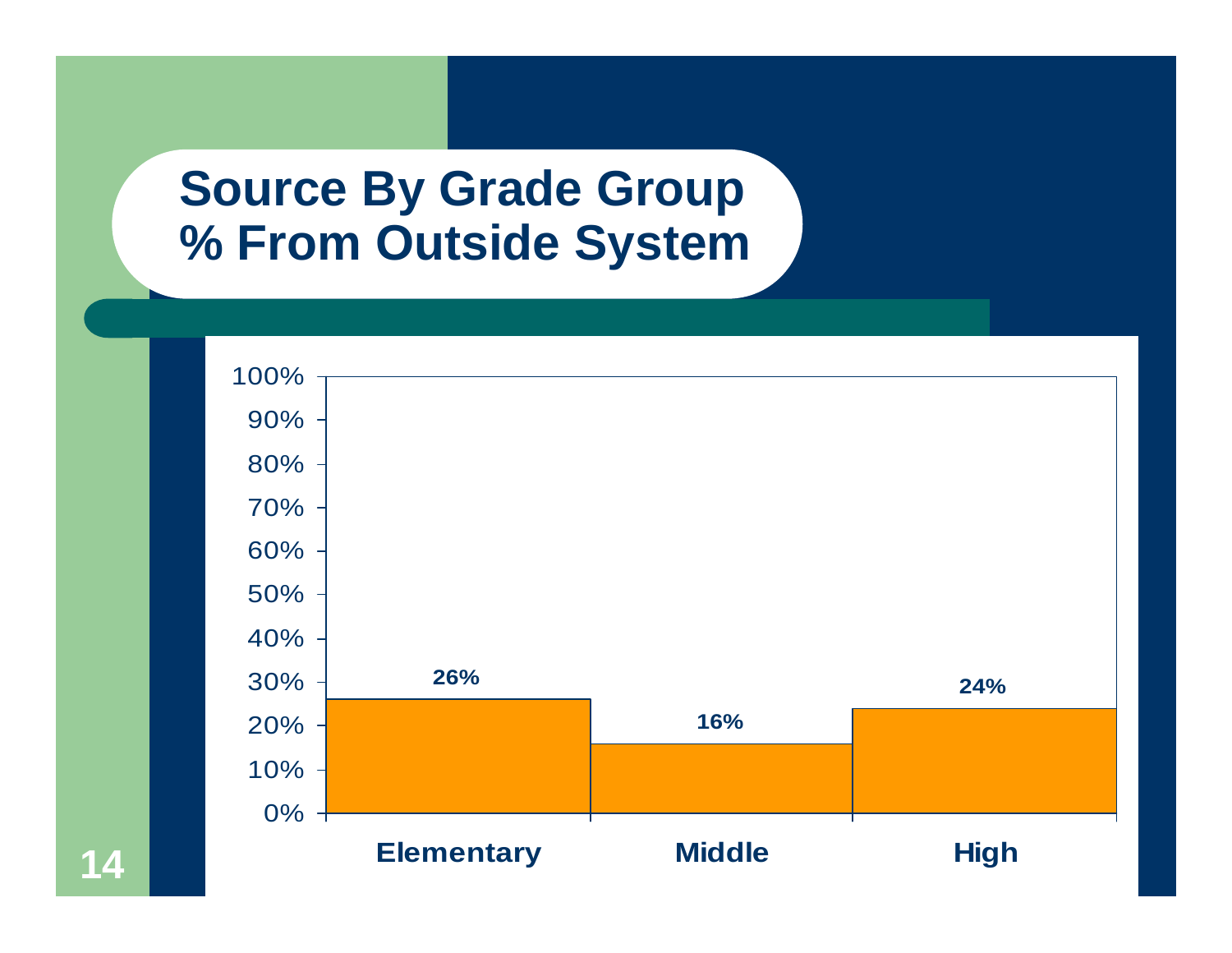#### **Source By Grade % From Outside System**



**15**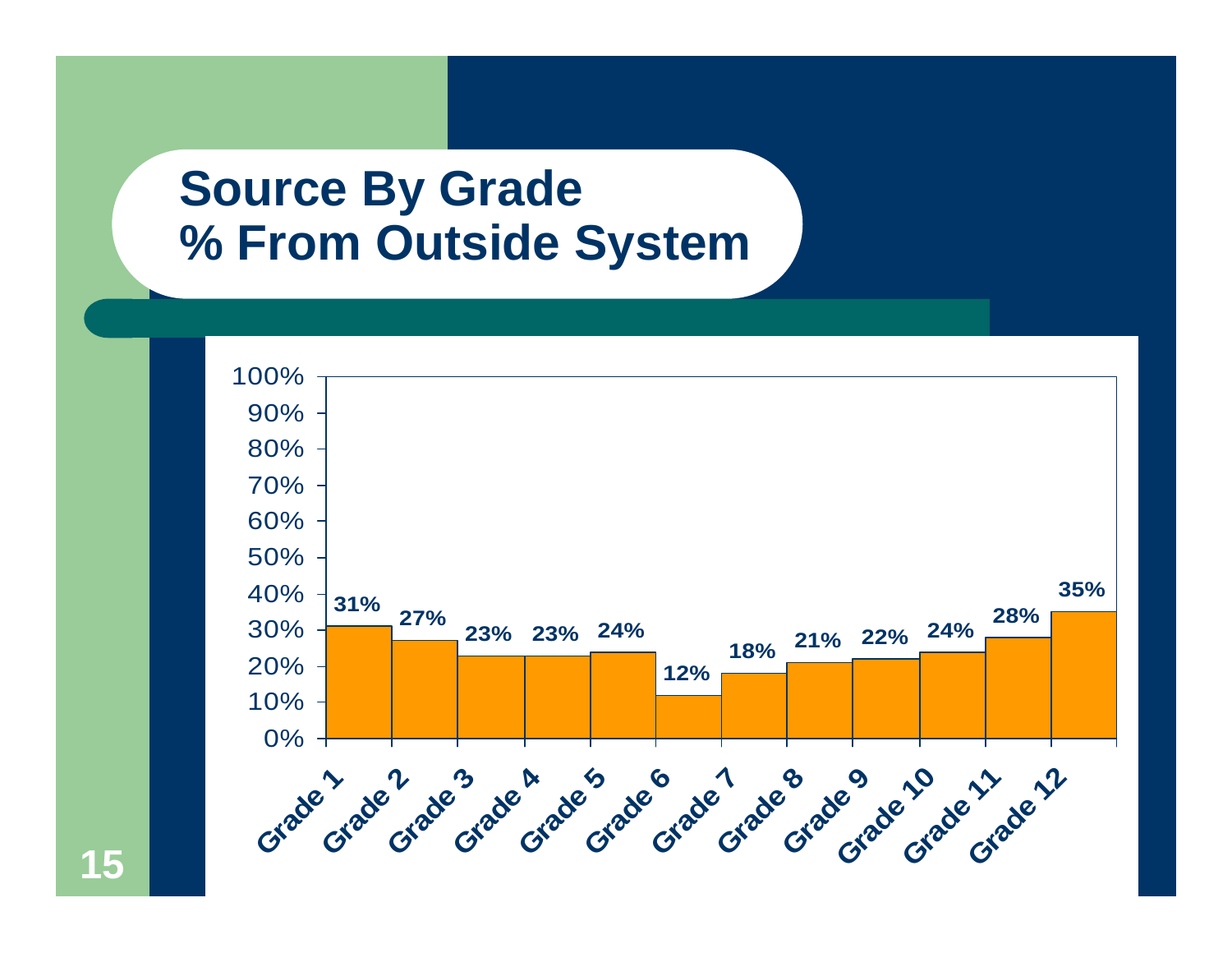## **Kindergarten**

## Use the Grade One Percentage

31%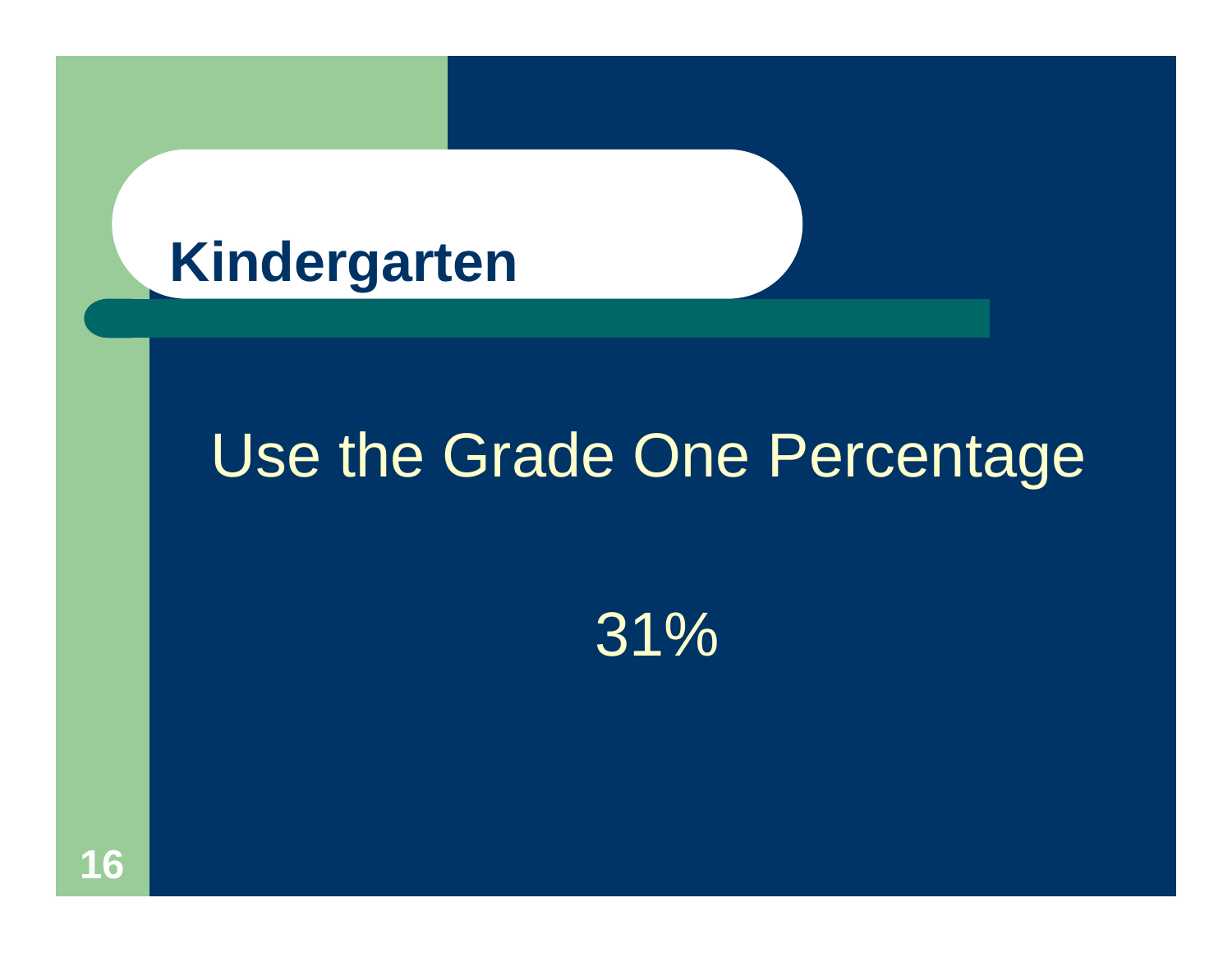## **Transfer Students**

If a charter school is located near the county border, there may be students in the neighboring county that will transfer to the charter school.

You need to consider this if appropriate.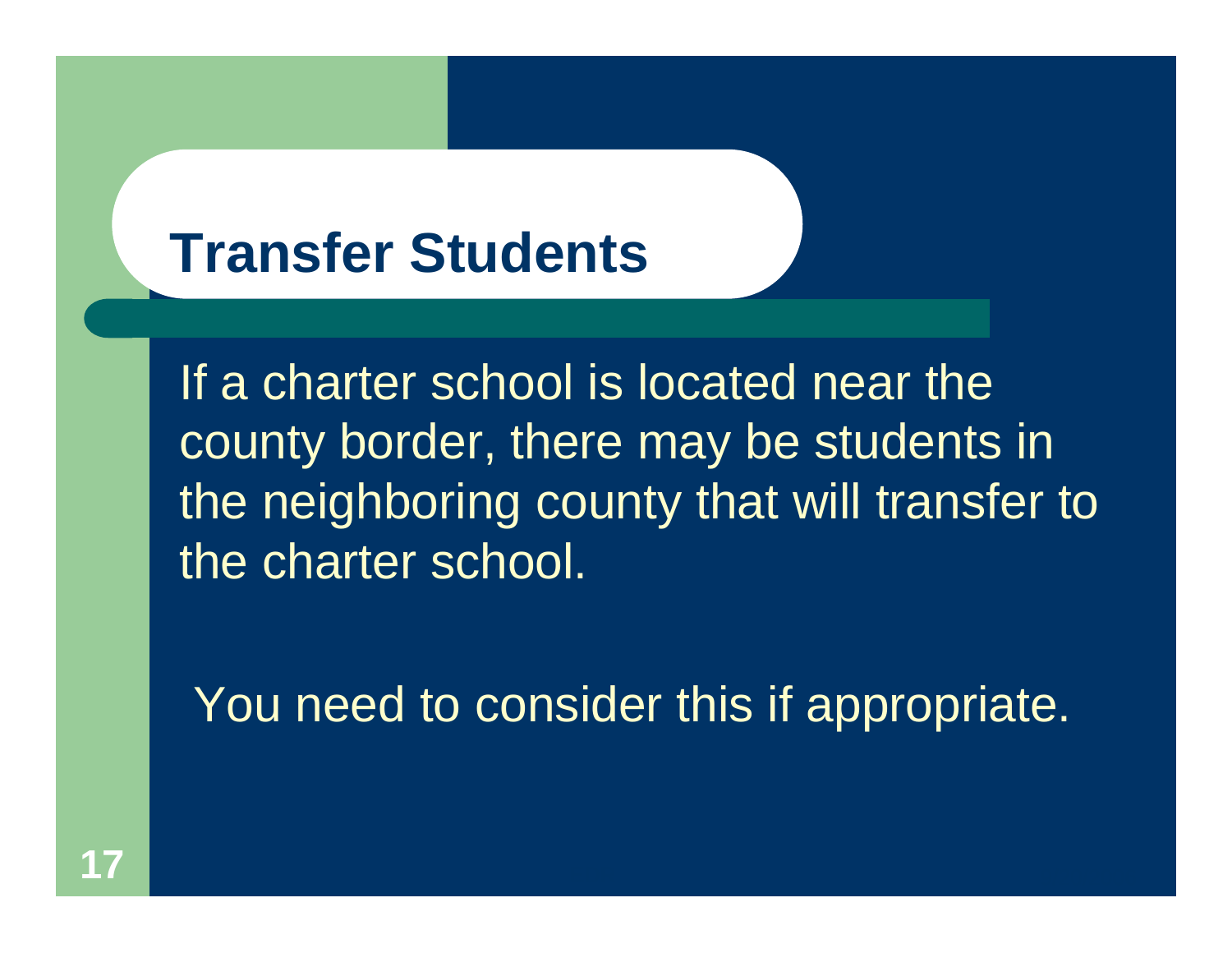

#### **Your district will have three charter schools in 2002-03:**

**Prosperity Elementary School opened in 2000-01**

**Great Expectations Middle School opened in 2001-02**

**Tech-Savvy High School is planned to open in 2002-03**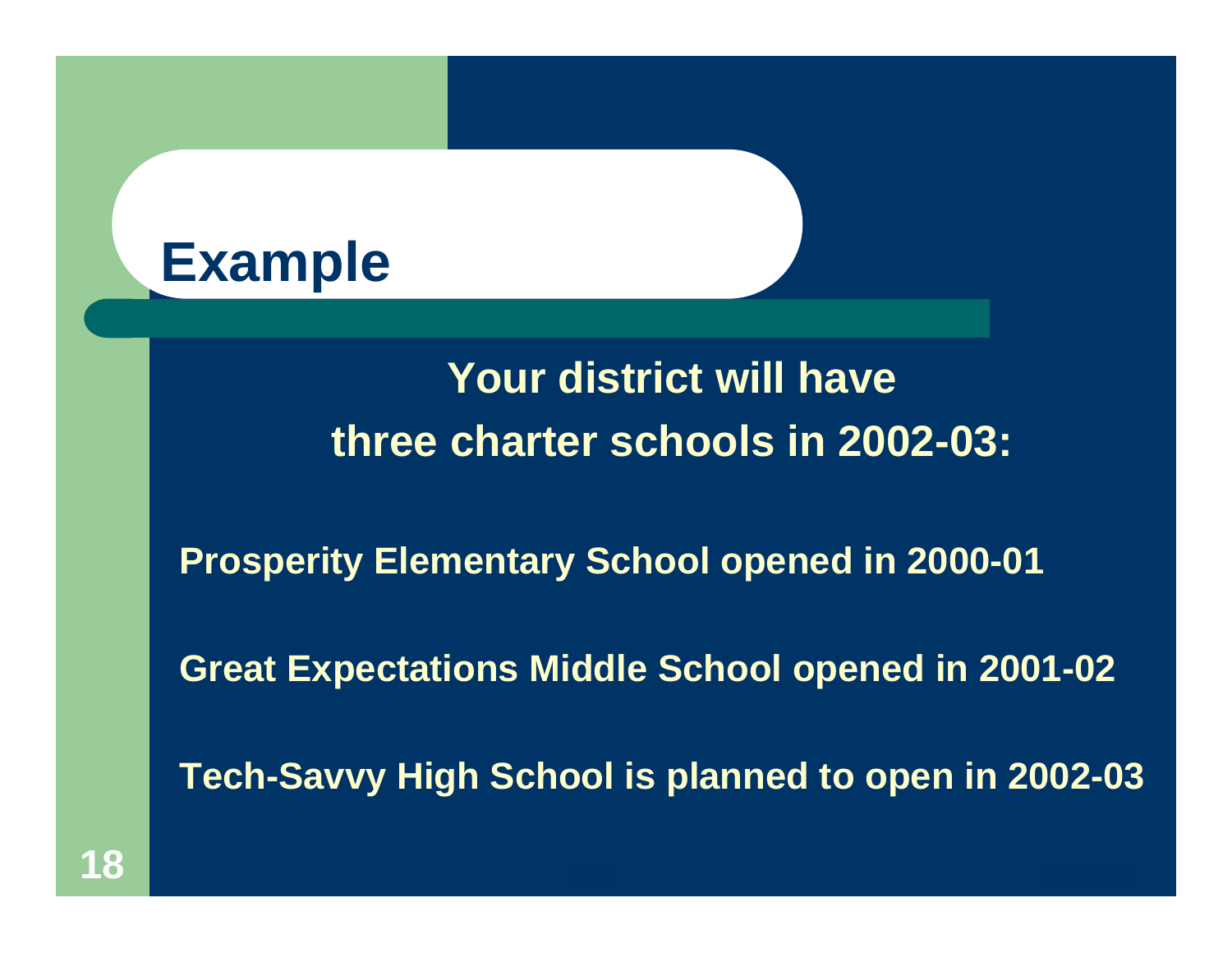#### **Prosperity Elementary**

Enrollment: 2000-01 100 2001-02 175Capacity 200

Projected 2002-03 growth  $= 200 - 175 = 25$ Amount to be added =  $25 \times .26 = 7$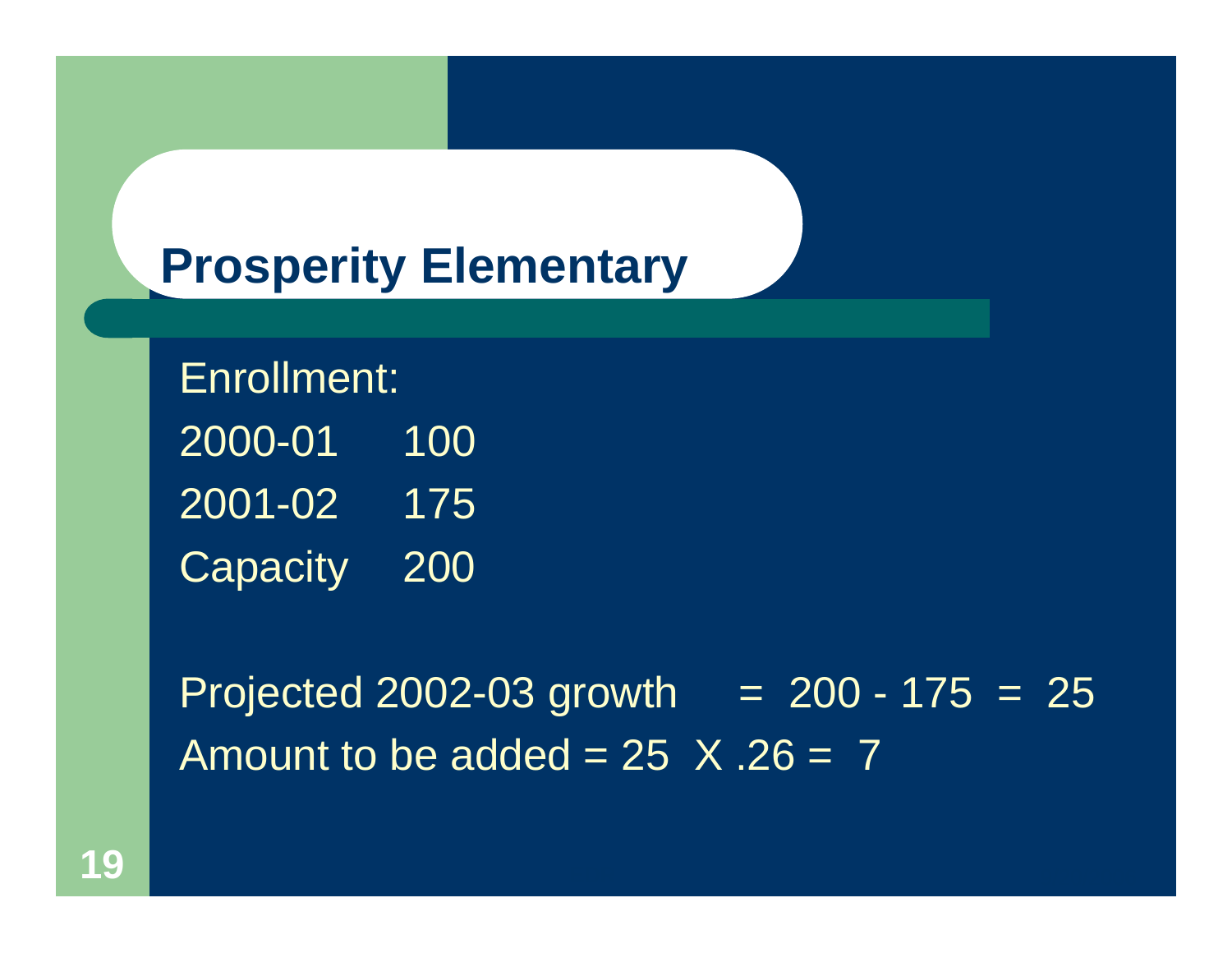#### **Great Expectations Middle**

Enrollment:  $2001 - 02$ 200 Capacity 400

Projected 2002-03 student growth  $= 200 \times 1.57$  $= 314$ The projected 2002-03 students is 314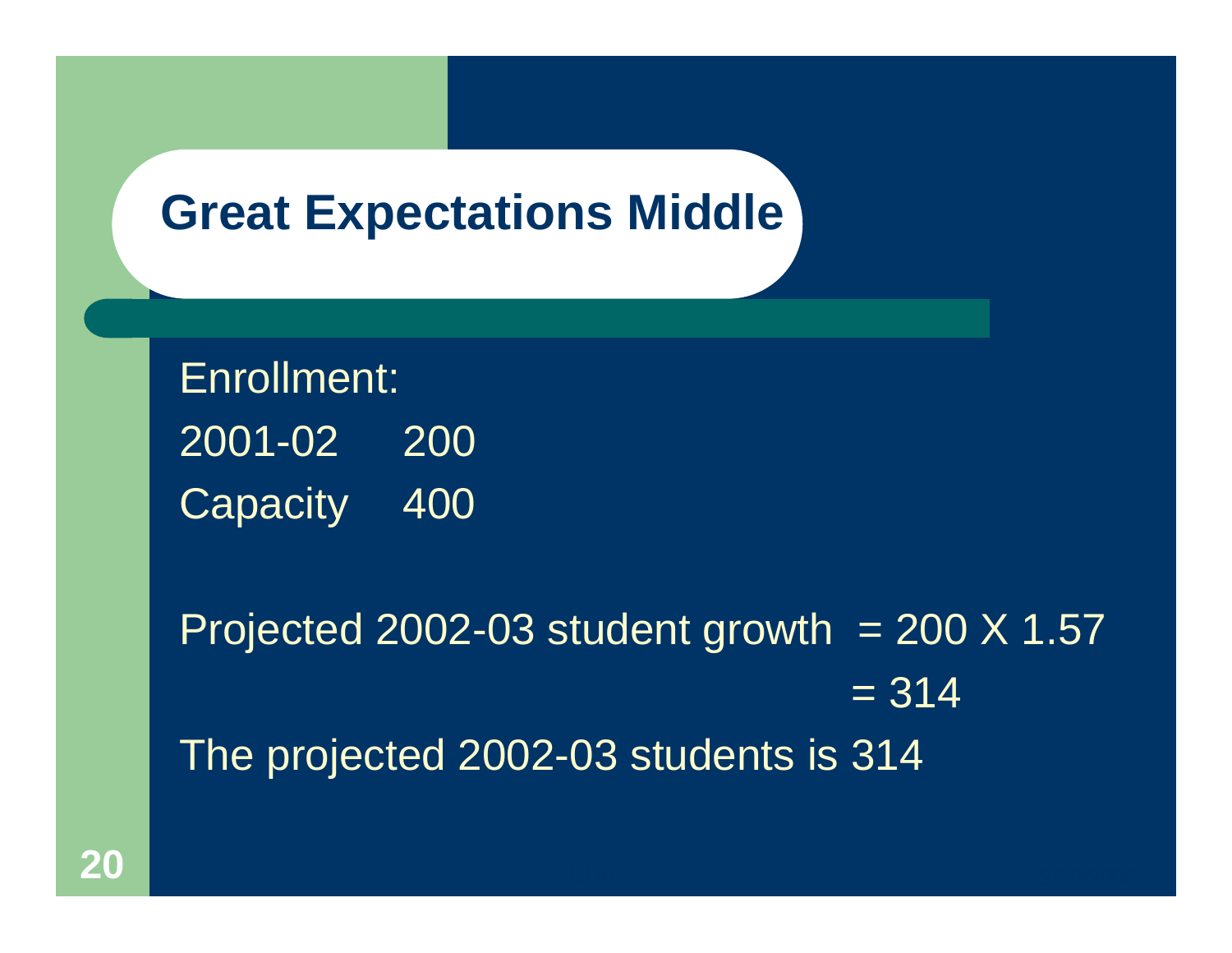#### **Great Expectations Middle**

#### Projected student growth  $= 314 - 200 = 114$

#### Amount to be added =  $114 \times .16 = 18$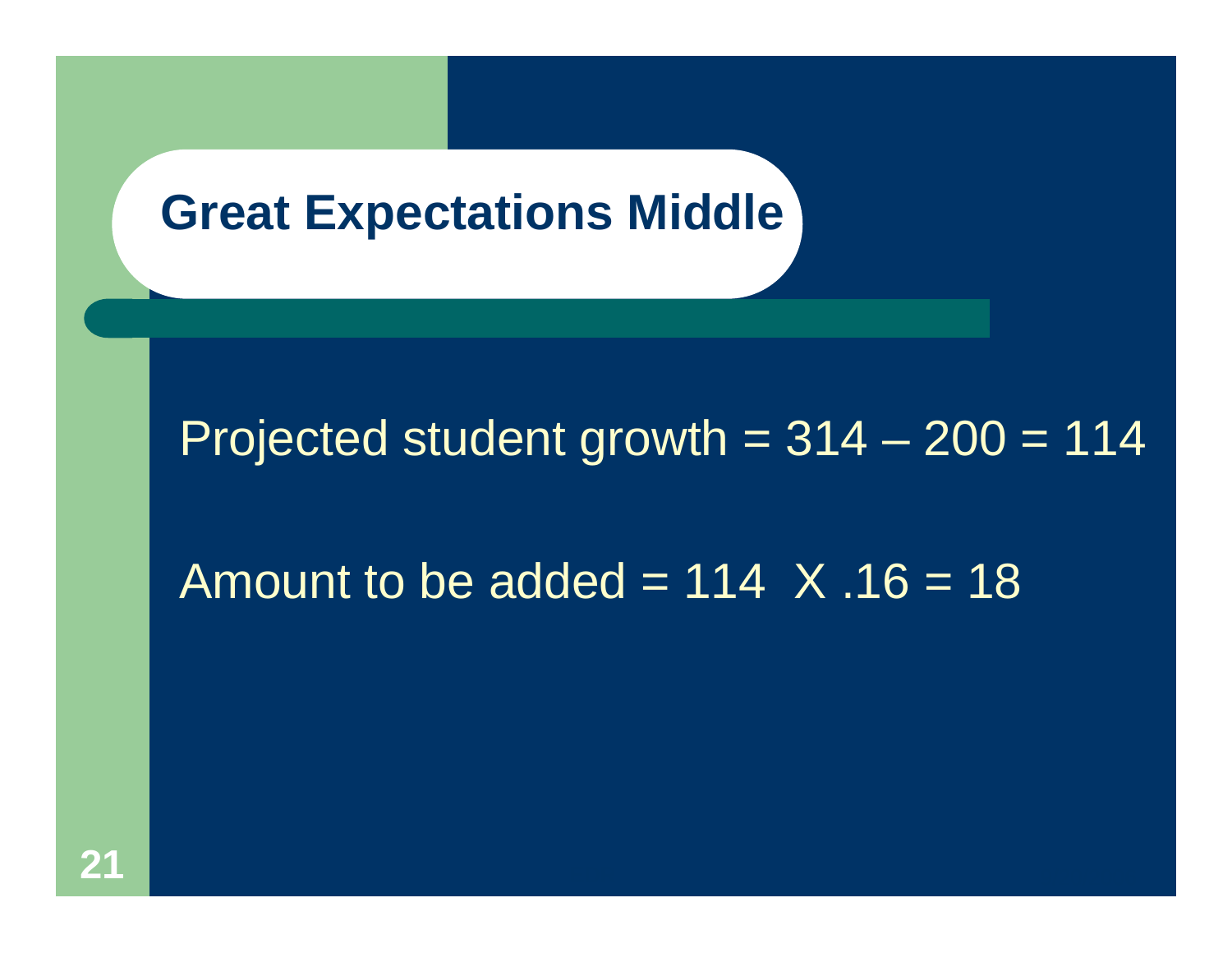#### **Tech-Savvy High**

Enrollment Capacity  $=$  1,000

Projected 2002-03 students = 1000 X .52  $= 520$ 

Amount to be added  $=$  520 X .24  $= 125$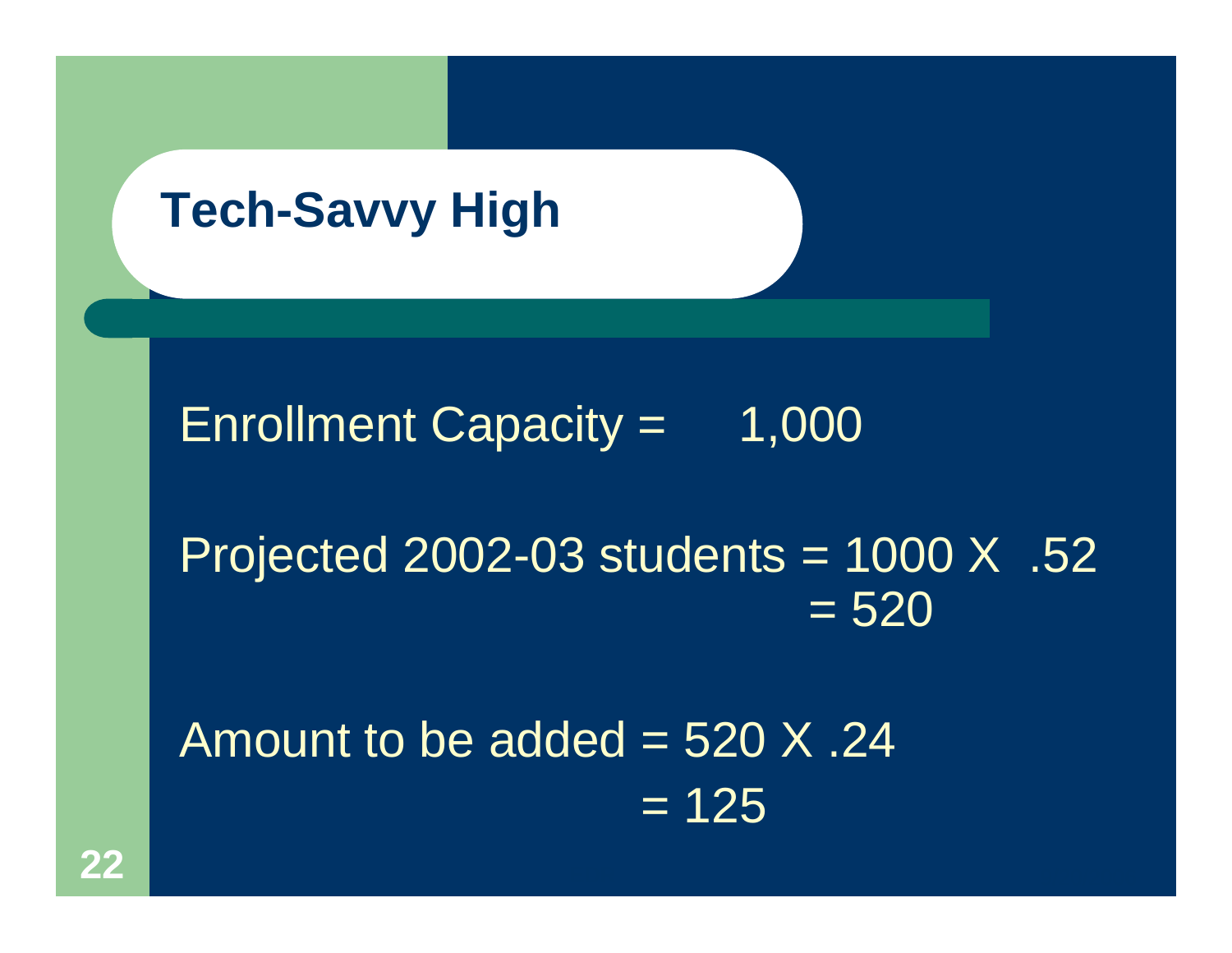## **Example Summary**

#### Amount to be Added

| <b>Prosperity Elementary</b>     |     |
|----------------------------------|-----|
| <b>Great Expectations Middle</b> | 18  |
| <b>Tech-Savvy High</b>           | 125 |
| <b>Total</b>                     | 150 |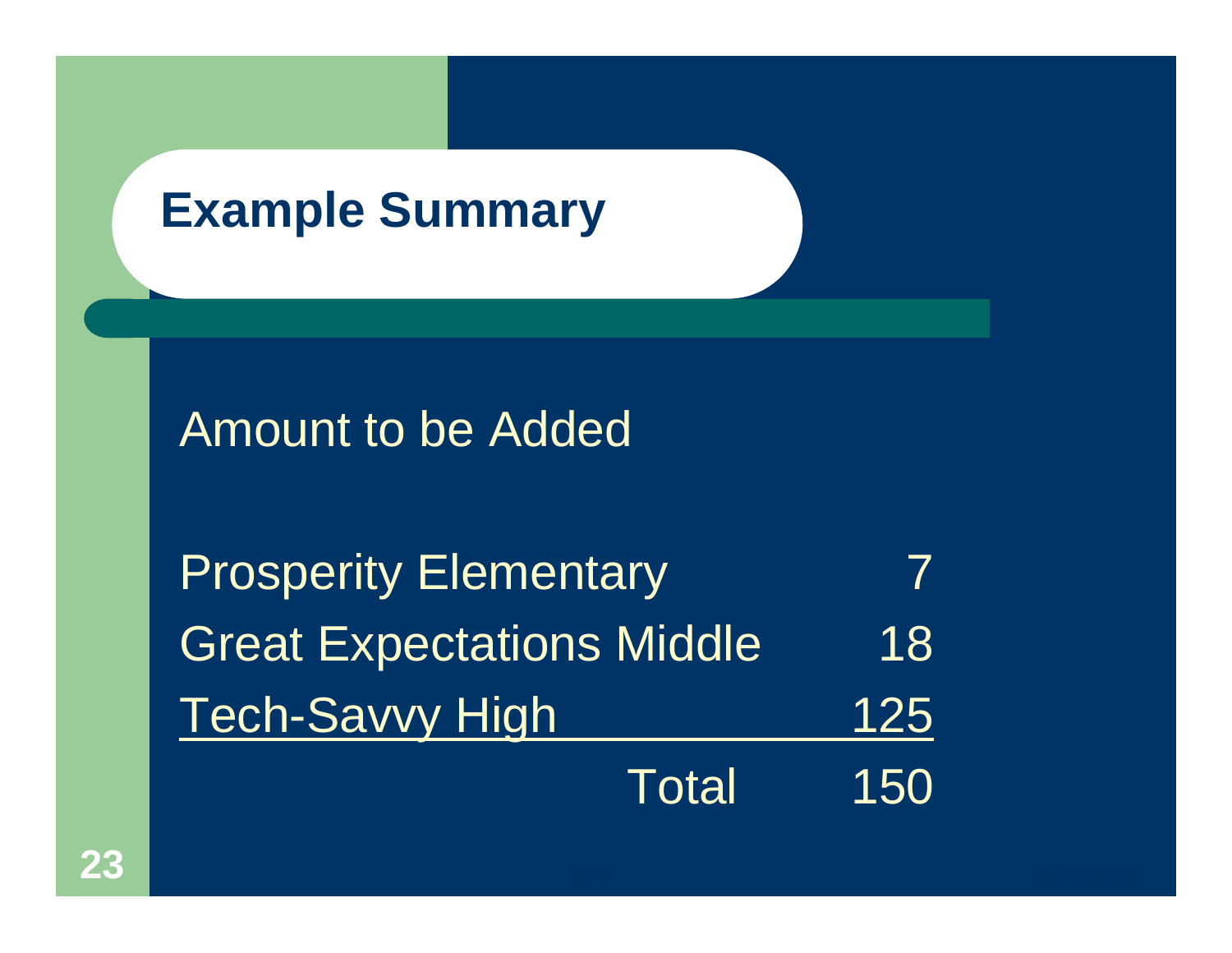## **Evaluation**

The number of students actually entering the public school system in 2000-01 for charter school in grades 1-11 was simulated.

Results are on next slide.